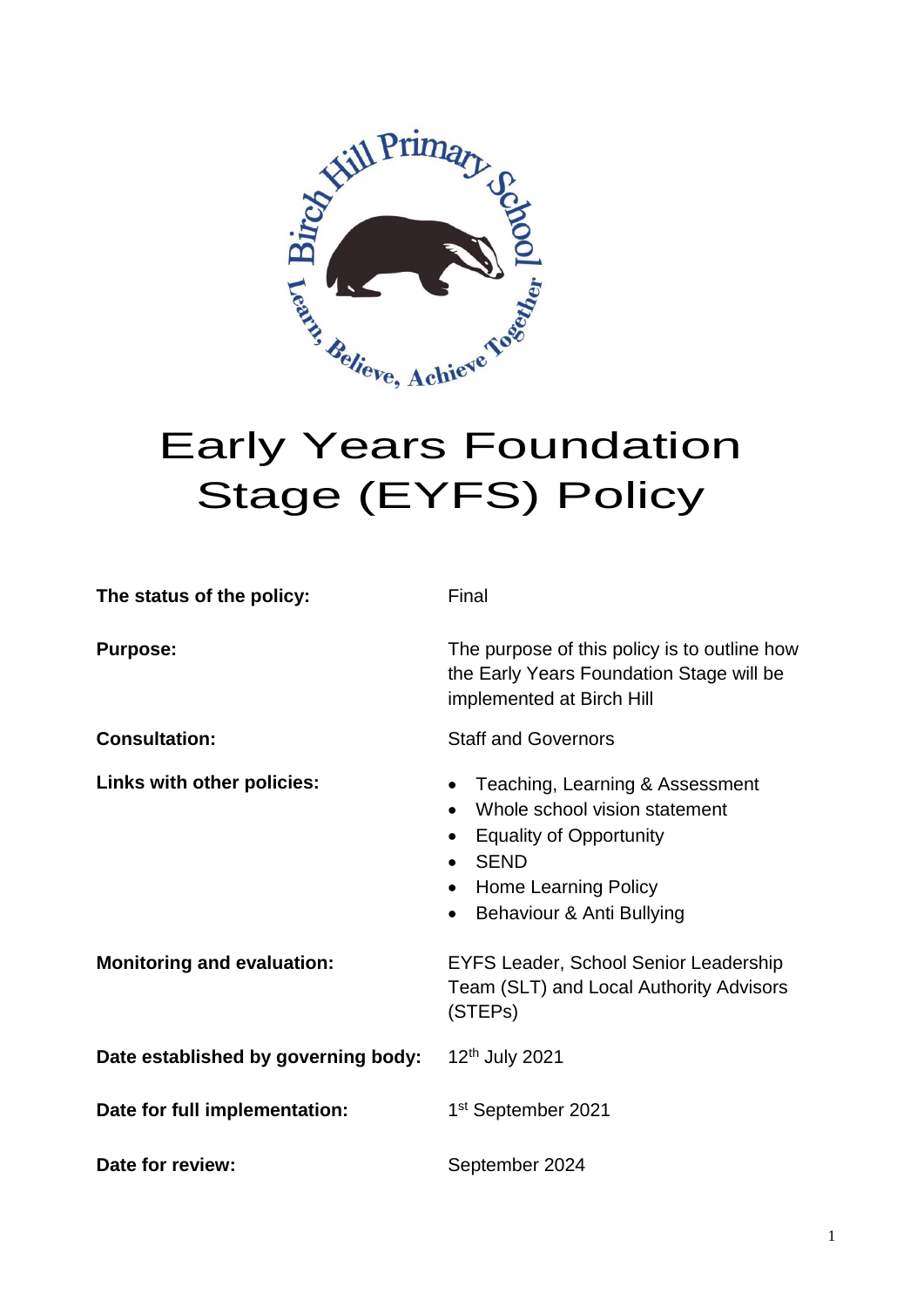*"Every child deserves the best possible start in life and the support that enables them to fulfil their potential. Children develop quickly in the early years and a child's experiences between birth and age five have a major impact on their future life chances. A secure, safe and happy childhood is important in its own right. Good parenting and high quality early learning together provide the foundation children need to make the most of their abilities and talents as they grow up."*

('The Statutory Framework for the Early Years Foundation Stage' September 2021)

The Early Years Foundation Stage applies to children from birth to the end of their Reception year. At Birch Hill Primary School children can attend the Nursery from the term after their third birthday and start Reception in the September following their fourth birthday.

The Early Years Foundation Stage is based on four themes:

- A unique child
- Positive relationships
- Enabling Environments
- Learning and Development

# **A unique child**

At Birch Hill Primary School, children are at the centre of everything that we do. We appreciate that every child is unique and that this is something to be celebrated. We understand that every child will develop and learn in different ways and at different rates.

We are have 4 Golden Rules and believe that every child has rights and responsibilities regardless of their age, gender, religion, race or disabilities. This is introduced and embedded from when they enter our Nursery and diversity is greatly celebrated throughout the whole school. All children and their families are valued and we strive to build a close partnership with our parents and carers in order to provide the very best for our children.

At Birch Hill Primary School, every child has the opportunity and is encouraged to become the best that they can be. We understand that every child has the right to an education and we are a very inclusive school. We plan accordingly to meet the needs of every child in our setting including those who are more able, those with Special Educational Needs, those with varying backgrounds and previous life experiences, those with disabilities, those with different ethnic backgrounds and those with English as an additional language.

In Early Years, we embrace and enhance every child's personalities, strengths and abilities. We ensure this by:

- Planning opportunities and challenging activities that build upon and extend children's knowledge, experience and interests, and develop their self-esteem and confidence;
- Using a wide range of teaching strategies based on children's learning needs;
- Providing a wide range of opportunities to motivate and support children and to help them learn effectively;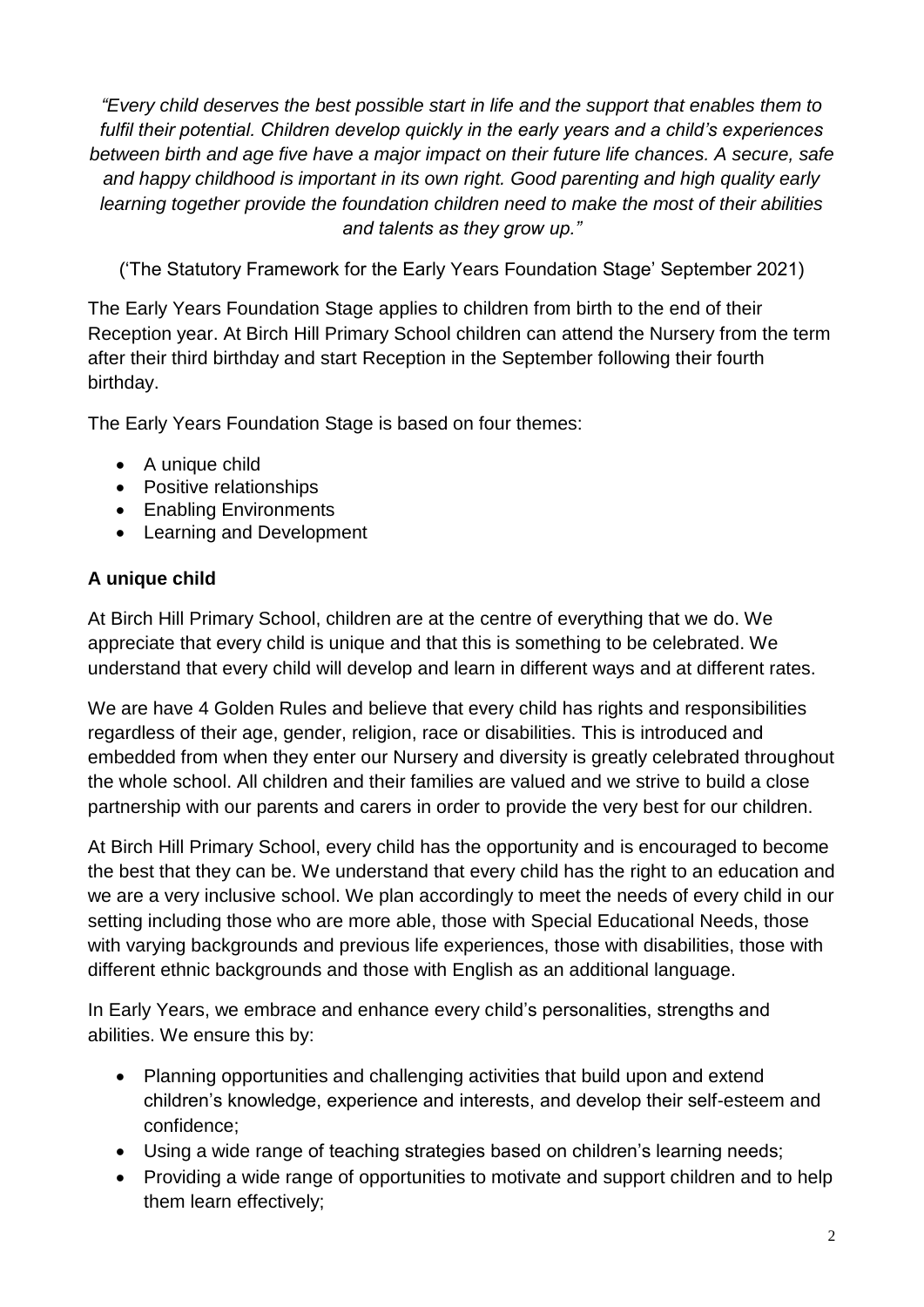- Offering a safe and supporting learning environment in which the contribution of all children is valued;
- Employing resources which reflect diversity and are free from discrimination and stereotyping;
- Monitoring children's progress and taking action to provide support as necessary
- Working closely with parents, carers and other outside agencies to ensure all children's needs are met and to enable them to access the curriculum and make good progress.

# **Positive Relationships**

*"It is important for parents and early year's settings to have a strong and respectful partnership. This sets the scene for children to thrive in the early years. This includes listening regularly to parents and giving parents clear information about their children's progress. It is important to encourage all parents to chat, play and read with their children"* (Development Matters – September 2020).

At Birch Hill Primary School, building positive relationships with the children (as well as their families) is our priority. We understand that positive relationships in a child's life will help to shape who they become and will encourage them to reach their full potential. We pride ourselves in building excellent relationships with children and their families. We do this by:

- Providing an induction meeting for Reception parents/carers to meet with staff to discuss school routines, expectations and to answer any questions parents/carers may have;
- Inviting parents/carers to attend informal meetings about areas of the curriculum, such as phonics and reading or communication and language;
- Providing extra visits and a photo book for children with particular needs to that they are more familiar with their new environment;
- Providing lots of opportunities for interactions between children and their teachers about their interests and things that are important to them;
- Sharing regularly the children's 'Learning Journey' through Tapestry and valuing the on-going contributions to this from parents/carers;
- Publishing a topic map detailing the areas of learning and overarching theme of the term or half-term;
- Sending a written report on their child's attainment and progress at the end of the academic year in Nursery and Reception;
- Offering opportunities for parents and carers to visit the school on a volunteer basis to assist with the children's learning e.g. hearing readers;
- Parents are invited to a range of activities throughout the school year such as Christmas productions and Sports Day;
- Providing smaller key person groups in Nursery, so that as well as the teacher, every child has a key person adult;
- Although the class teacher is every child's key person in Reception, every member of staff strives to build excellent relationships with children.
- Providing a meet and greet between parents/carers and teachers held before the beginning of the new school year.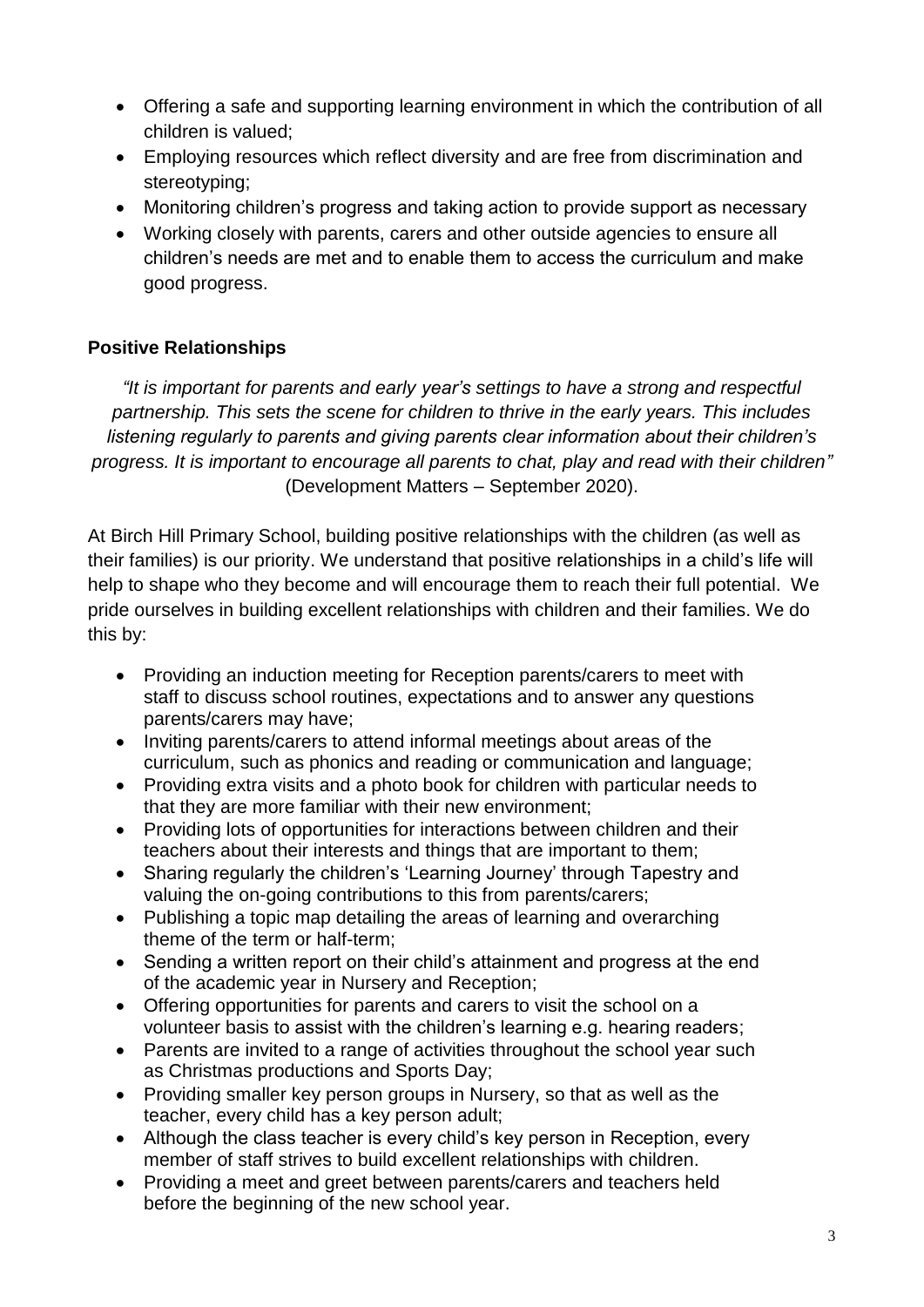# **Enabling Environment**

*"Children learn and develop well in enabling environments with teaching and support from adults, who respond to their individual interests and needs and help them to build their learning over time."*

('The Statutory Framework for the Early Years Foundation Stage' September 2021)

At Birch Hill we recognise that the term 'enabling environment' does not only refer to the space we offer but the atmosphere we create for the children. We understand that children learn best through experiences and quality interactions. The environment plays a key role in supporting and extending the children's development, where the children feel confident, secure and challenged. Children have daily access to an indoor and outdoor environment that is set up with planned continuous provision.

Play-based learning is paramount and children have opportunities to direct their own learning with planned opportunities provided by staff. All of our EYFS staff have a good understanding of each individual child's abilities and constantly aim to continuously move their learning forward.

We plan a learning environment, both indoors and outdoors, that encourages a positive attitude to learning and reflects the individual's interests, passions and abilities. We use materials and equipment that reflect both the community that the children come from and the wider world. We encourage children to make their own selection of the activities on offer, as we believe that this encourages independent learning. We ensure that resources and spaces are safe to use and checked regularly.

Our Early Years classrooms have defined areas with labelled, readily available resources to ensure children can access them easily. Each classroom is organised to provide children with experiences and activities in all of the seven areas of learning and, very importantly, to foster the children's developing independence. Although many activities are cross curricular, the classrooms have distinct areas for writing/mark-making, maths, creative activities, role play, construction and small world, a book corner and carpeted teaching area as well as their own outdoor area space. Each day a variety of activities are planned and set up in the different areas.

# **Learning and Development**

At Birch Hill Primary School we believe that children learn best through real life experiences and topics that capture their interests. We therefore plan a new topic every few weeks and provide the children with valuable experiences such as having visitors in in to speak to them, visits from animals, trips out into the local environment and a wide range of exciting activities for them to experience. This encourage our children to remain stimulated and enthusiastic about their learning. Some activities provided will be child initiated, whilst others will be adult focussed tasks. It is important to us to get this balance just right.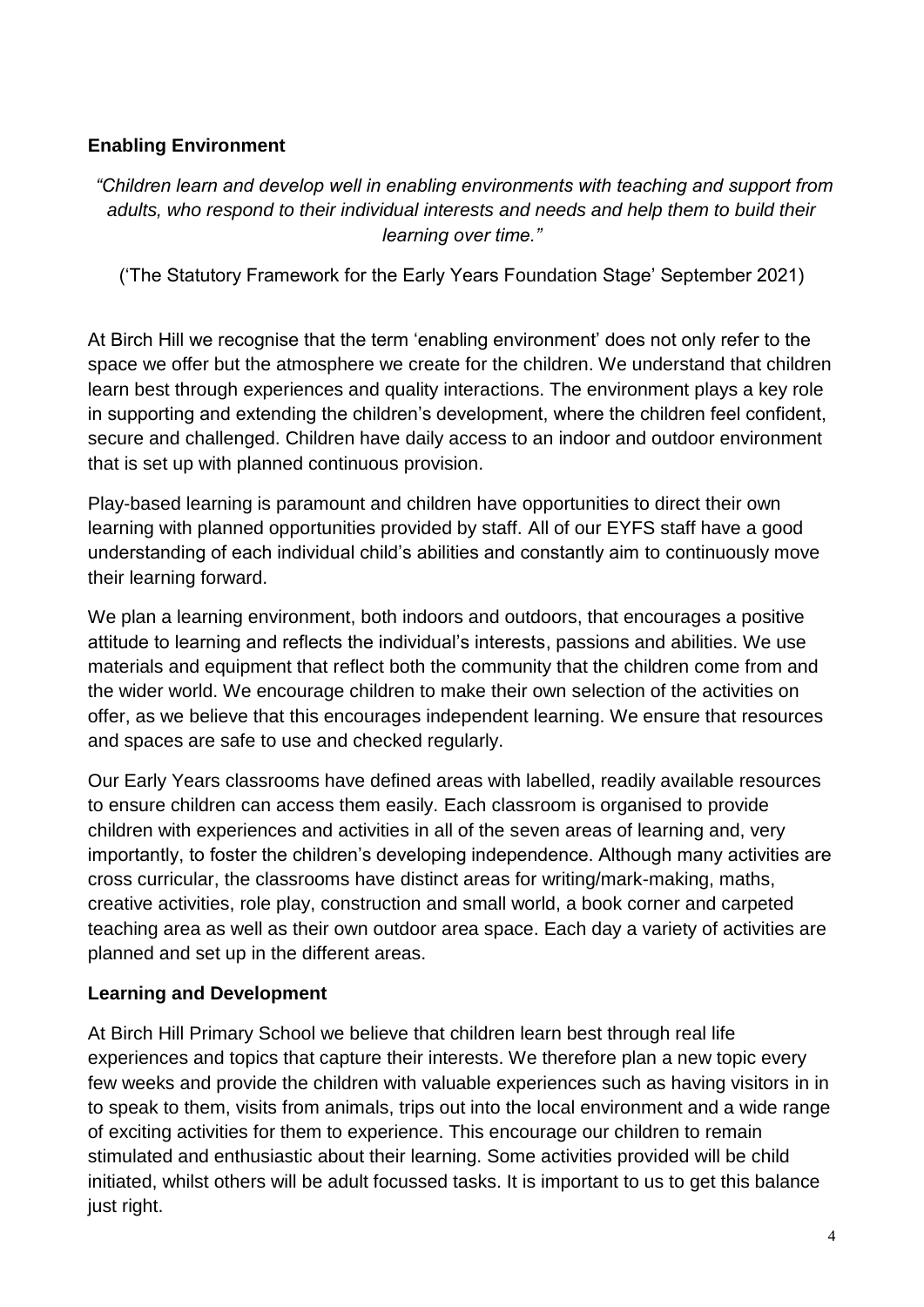There are seven areas of learning and development that must shape educational provision in early year's settings. All areas of learning and development are important and interconnected. None of the areas of learning can be delivered in isolation from the others. Our children's learning experiences enable them to develop competency and skill across a number of learning areas.

They require a balance of adult led and child initiated activities in order for most children to reach the levels require at the end of EYFS. Three areas are particularly crucial for igniting children's curiosity and enthusiasm for learning and for building their capacity to learn, for relationships and thrive.

The three prime areas are:

- Personal, Social, Emotional, Development
- Communication and Language
- Physical Development

Staff will also support children in four specific areas, through which the three prime areas are strengthened and applied:

The specific areas are:

- Mathematical Development
- Literacy Development
- Understanding the World
- Expressive Arts and Design

There are 3 main characteristics of learning which identify how children learn. These are:

- Playing and exploring children investigate and experience things, and 'have a go'
- Active learning children concentrate and keep on trying if they encounter difficulties, and enjoy achievements
- Creating and thinking critically children have and develop their own ideas, make links between ideas, and develop strategies for doing things.

Although expectations of adult led tasks and whole class carpet sessions slightly differ between Nursery and Reception, we work hard to build this up throughout the year, so that Nursery children are ready to complete more adult focussed tasks and carpet sessions by the time they enter Reception.

In the summer term of Nursery, the class teacher will introduce the first set of Phonic Sounds following the Floppy's Phonics scheme. Reception pupils, will participate in a daily phonics session, following Floppy's Phonics, in-line with the school phonics policy. Nursery and Reception follow a Talk for Writing and Maths sequence.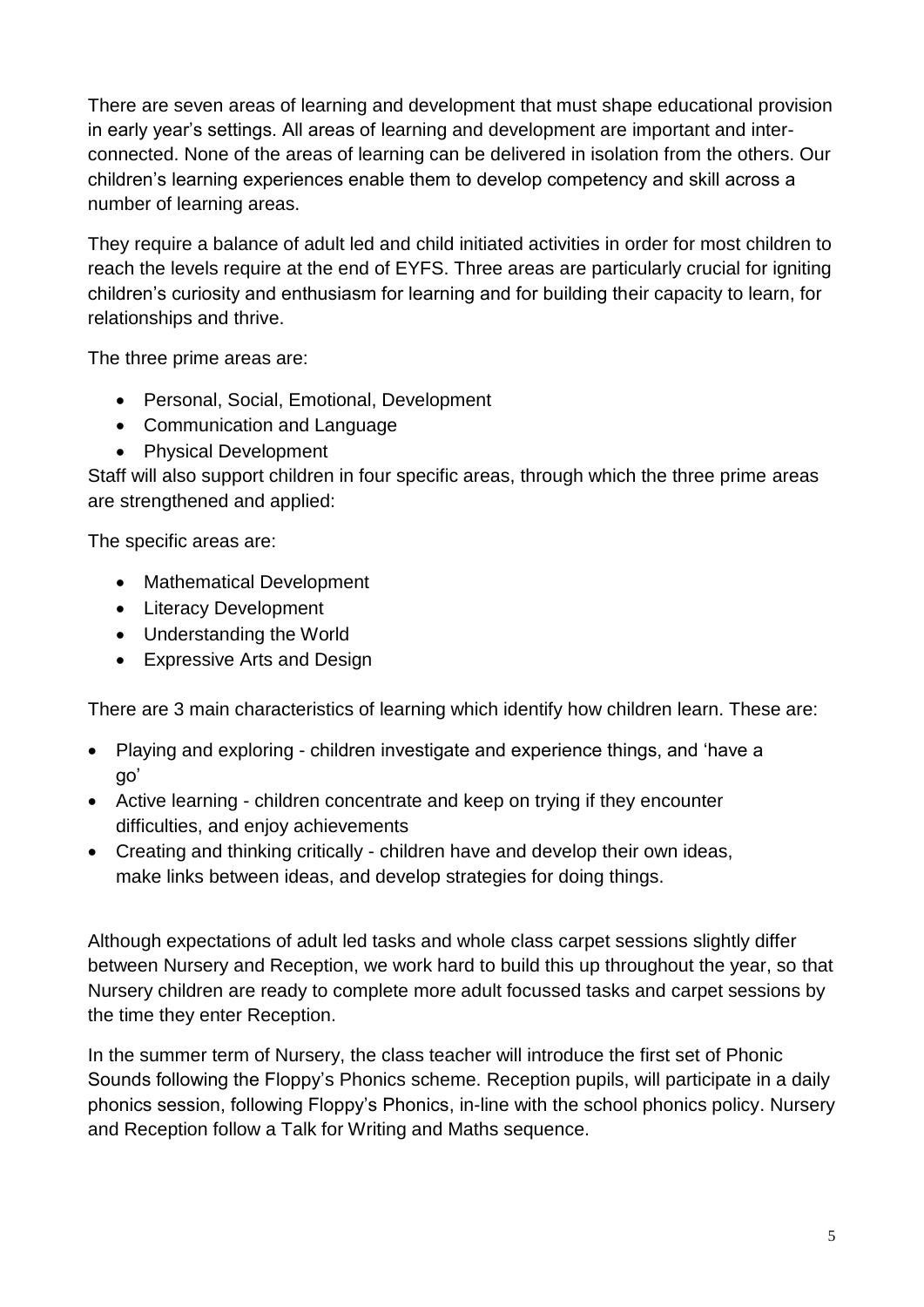#### **Nursery Talk for Writing Cycle (from Autumn 2):**

| Day 1                               | Day 2                                          | Day 3                                          | Day 4                                                                         |
|-------------------------------------|------------------------------------------------|------------------------------------------------|-------------------------------------------------------------------------------|
| Introduce the story to<br>children. | Re-read the story                              | Re-read the story and<br>Tell the children the | Re-read the story                                                             |
|                                     | Build the text map with                        | author /read the                               | Build the text map with                                                       |
| Read the story.                     | the children, for one<br>sentence/phrase/page. | blurb/point out the<br>books features          | the children, for one<br>sentence/phrase/page<br>(same text map as Day<br>2). |

# **Reception Talk for Writing Imitation cycle using the Retrieve, Interpret and Predict questioning cycle:**

| <b>Monday</b>           | <b>Tuesday</b>     | Wednesday             | <b>Thursday</b>   | <b>Friday</b>     |
|-------------------------|--------------------|-----------------------|-------------------|-------------------|
| Introduce the story to  | Read the story $-$ | Re-read the story     | Re-read the story | Re-read the story |
| children.               | explain key        |                       |                   |                   |
| Tell the children the   | vocabulary.        | Ask a retrieve        | Ask an interpret  | Ask a predict     |
| author/illustrator/read |                    | question              | question.         | question          |
| the blurb               | Act out a          |                       |                   |                   |
| Repeat key phrases.     | sentence from      | <b>Build the text</b> | Children write to | Children make     |
|                         | the book (this     | map with the          | go with the text  | changes to the    |
|                         | sentence will      | children.             | map.              | text map and      |
|                         | form the text      |                       |                   | writing.          |
|                         | map)               |                       |                   |                   |
|                         |                    |                       |                   |                   |

### **In a two week cycle (Spring 2 and Summer Term)**

|             | Monday                             | Tuesday                      | Wednesday      | Thursday         | Friday            |
|-------------|------------------------------------|------------------------------|----------------|------------------|-------------------|
| <b>Week</b> | Introduce the story to             | Read the story               | Re-read the    | Re-read the      | Re-read the       |
| One:        | children.<br>Tell the children the | - explain key<br>vocabulary. | story          | story            | story             |
|             | author/illustrator/read            |                              | Ask a retrieve | Ask an interpret | Ask a predict     |
|             | the blurb                          | Act out a                    | question       | question.        | question          |
|             | Repeat key phrases.                | sentence from                |                |                  |                   |
|             |                                    | the book                     | Build the text | Children write   | Children make     |
|             |                                    |                              | map with the   | to go with the   | changes to the    |
|             |                                    |                              | children.      | text map.        | text map and      |
|             |                                    |                              |                |                  | writing.          |
| <b>Week</b> | Recap the beginning,               | Re-read the                  | Re-read the    | Re-read the      | Re-read the       |
| Two:        | middle and end of the              | story                        | story          | story            | story $-$ aim for |
|             | story to children, then            |                              |                |                  | the children to   |
|             | re-read the story.                 | Review one                   | Review one     | Review one       | tell the story    |
|             |                                    | vocabulary                   | vocabulary     | vocabulary       | aloud as a class  |
|             | Review one                         | word from the                | word from the  | word from the    | Play agree or     |
|             | vocabulary word from               | story                        | story          | story            | not with the      |
|             | the story                          |                              | Purpose: for   | Purpose: for     | focus words       |
|             | Purpose: for children              | Purpose: for                 | children to    | children to      | from this week.   |
|             | to recall the meaning              | children to                  | recall the     | recall the       |                   |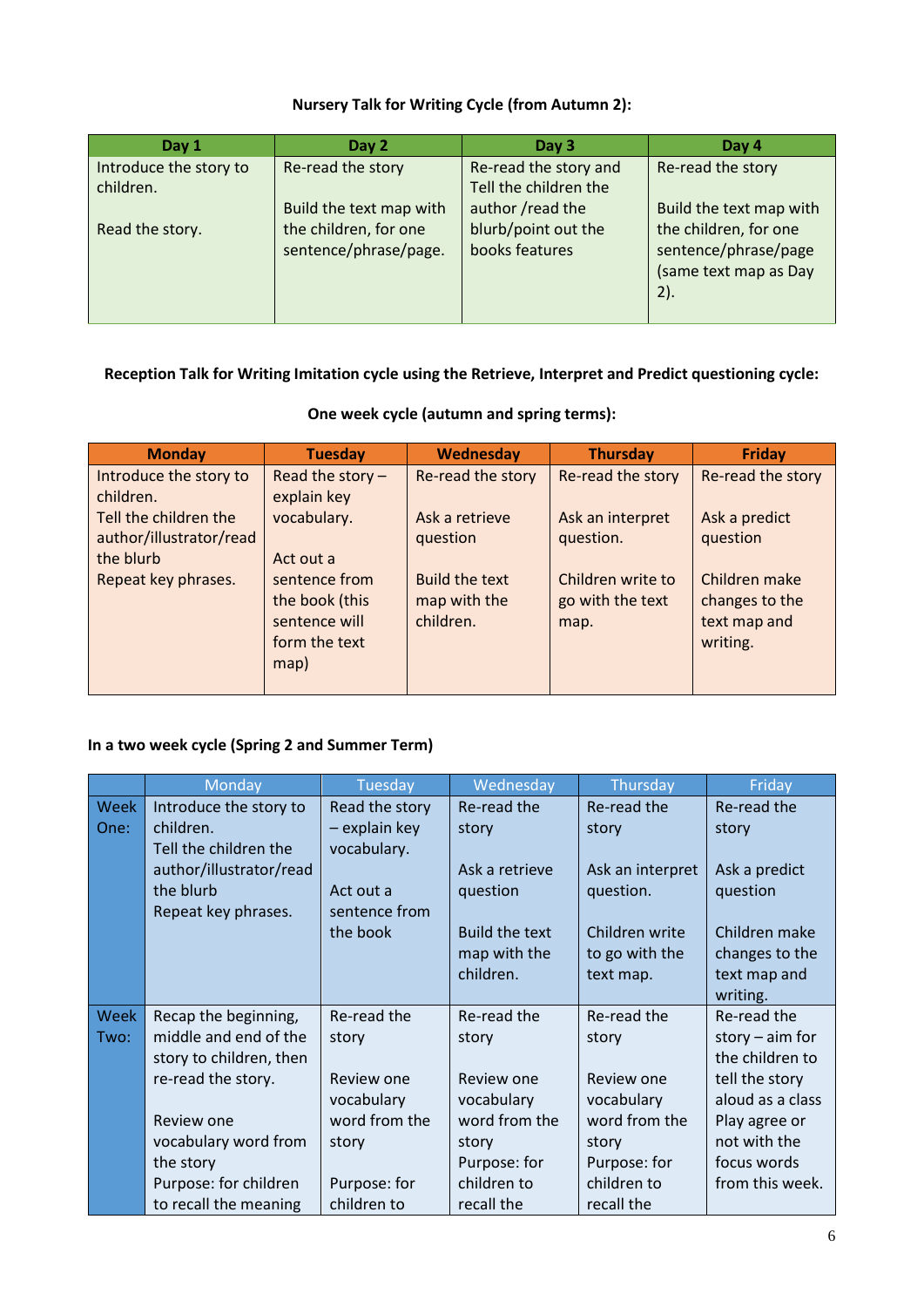| of a Tier Two word    | recall the      | meaning of a   | meaning of a   | Talk about       |
|-----------------------|-----------------|----------------|----------------|------------------|
| within the context of | meaning of a    | Tier Two word  | Tier Two word  | words you can    |
| the story.            | Tier Two word   | within the     | within the     | change in the    |
|                       | within the      | context of the | context of the | text map.        |
|                       | context of the  | story          | story          | Children use     |
|                       | story           |                |                | yesterday's text |
|                       |                 | Build the text | Using the text | map, but re-     |
|                       | Learn to say    | map (sentence  | map to write   | write it with a  |
|                       | and act out the | the chn learnt | the sentence.  | new              |
|                       | focus sentence. | to say         |                | ending/item.     |
|                       |                 | yesterday).    |                |                  |
|                       |                 | Learn how to   |                |                  |
|                       |                 | read the       |                |                  |
|                       |                 | sentence in    |                |                  |
|                       |                 | pictures.      |                |                  |

At Birch Hill we teach Mathematics following a three week cycle in EYFS which gradually deepens the children's understanding of number and numerical pattern. The three week teaching cycle begins after 1, 2, 3 has been taught in its simplest form.

| <b>Nursery Learning Objectives to 5.</b> |                                                            |                                                           |                                            |                                                                       |                                                                  |  |
|------------------------------------------|------------------------------------------------------------|-----------------------------------------------------------|--------------------------------------------|-----------------------------------------------------------------------|------------------------------------------------------------------|--|
| <b>Week 1</b>                            | To count to<br>and represent<br>Using sound                | Count out x<br>amount of<br>objects from a<br>small group | Recognise the<br>digit                     | Matching<br>numerals to<br>quantity                                   | Identifying and<br>name the linked<br>2D shape                   |  |
| <b>Week 2</b>                            | Count out x<br>amount of<br>objects from a<br>larger group | Count out x<br>amount of<br>objects of<br>varying sizes   | To place x<br>objects into a<br>five frame | To compare<br>sizes: weight<br>and height                             | Notice and<br>continue<br>pattern with<br>the linked 2D<br>shape |  |
| Week 3                                   | To subitise<br>numbers to<br>perceptual                    | To subitise<br>numbers to<br>conceptual                   | To select and<br>sort linked 2D<br>shapes  | <b>Explore</b><br>creating<br>patterns with<br>the linked 2D<br>shape | To use the<br>language<br>associated with<br>the $=$ symbol      |  |

| <b>Reception Learning Objectives to 10.</b> |             |               |                   |            |                 |  |  |
|---------------------------------------------|-------------|---------------|-------------------|------------|-----------------|--|--|
|                                             |             |               |                   |            |                 |  |  |
| Week 1                                      | To count to | Recognise the | Matching numerals | Subitise   | Identifying the |  |  |
|                                             | and         | digit and     | to quantity       | numbers to | properties of   |  |  |
|                                             | represent   | ordering      |                   |            | linked 2D shape |  |  |
|                                             | using sound | numbers to    |                   |            |                 |  |  |
|                                             |             |               |                   |            |                 |  |  |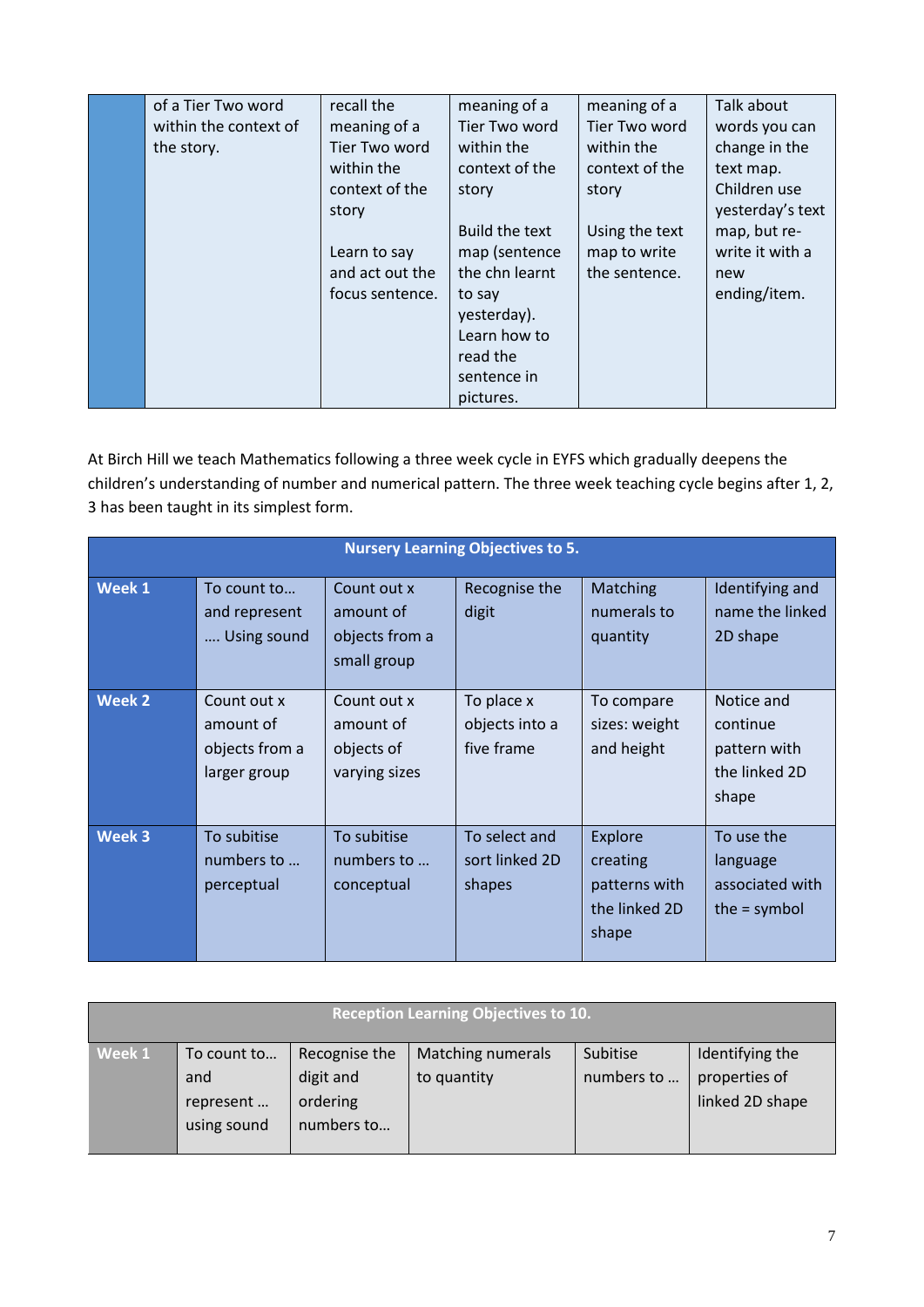| <b>Week 2</b> | To explore     | To use ordinal | To use comparative     | Recognise      | Explore pattern    |
|---------------|----------------|----------------|------------------------|----------------|--------------------|
|               | ways of        | language       | language for           | that p can     | with the linked 2D |
|               | making         |                | height/length/weight   | be made by     | shape              |
|               |                |                |                        | combining      |                    |
|               |                |                |                        | other coins    |                    |
|               |                |                |                        |                |                    |
| Week 3        | To use the $=$ | To understand  | To learn the different | To use the $+$ | To use the -       |
|               | symbol         | the concept of | ways to                | symbol         | symbol             |
|               |                | 1 more $/1$    | compose/decompose      |                |                    |
|               |                | less           | numbers to             |                |                    |
|               |                |                |                        |                |                    |

# **Visits and Visitors**

At Birch Hill Primary School, we believe that pupils benefit enormously from taking part in educational visits and visitors to the school. Visitors can really enhance a topic and we like to have 'experts' coming in to talk to the children, a doctor of example from Nursery. We aim to build up to a day-trip in Reception, where we will actively seek parental support on the trip, aiming for a ratio for one adult to four children in Reception.

#### **Assessment**

Throughout 'continuous provision' observation forms a fundamental aspect of the pedagogy of EYFS at Birch Hill Primary School.

*'Young children demonstrate language, mathematics, science, creativity, physicality – sometimes all within one activity – and the task of the practitioner is to make sense of what is seen, to recognise any significant steps in learning that may have taken place and to identify here help and support are needed to make further progress'*

*(*Effective Assessment in the Early Years Foundation Stage – Jan Dubiel 2016)

Observation and responding to children's thinking inform our planning of experiences and opportunities, how we create our environment for thinking, the strategies the adults use to extend learning (modelling, scaffolding, questioning, discussion, shared sustained thinking) and how we capitalise knowledge of children's interests to ensure high levels of engagement.

At Birch Hill we use Tapestry to record pupil observations, whether it is child initiated or adult led. A continuous cycle of observation, assessment and planning is embedded throughout our EYFS provision.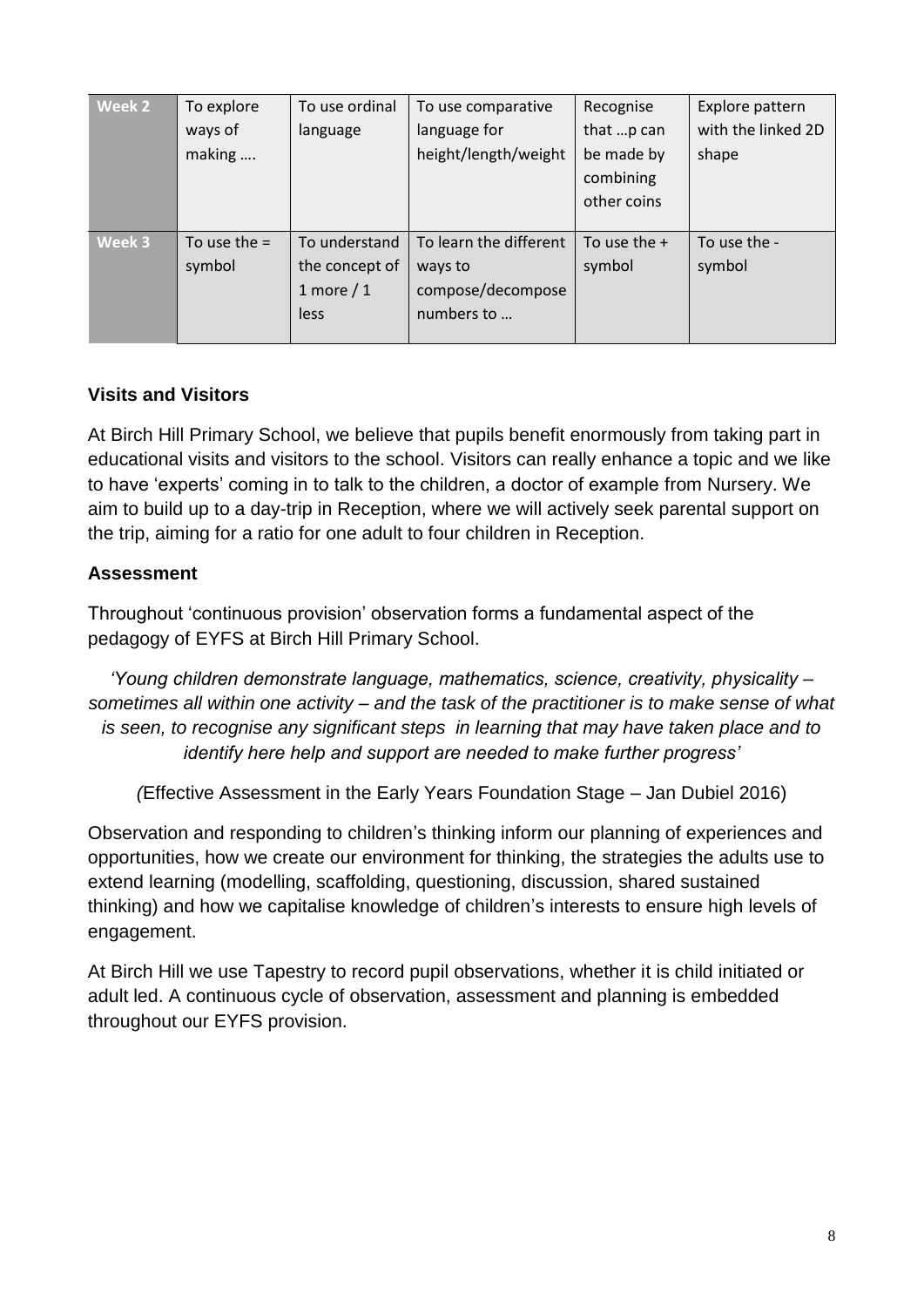

(Birth to Five Matters, 2021)

In addition to the continuous cycle of observation and formative assessment which informs each child's next steps, summative assessments are carried out for phonic development (in-line with Phonics policy), the stable order principle in number and an assessment of each child's stage of development for each of the seven areas of learning. These inform planning and subsequent teaching and learning. At the end of their Reception Year, the class teacher assess each child against the 17 Early Learning Goals (ELGs) noting whether their development within each ELG is either 'emerging' or 'expected', as well as commenting on their progress within the Characteristics of Effective Learning. This is judged through a wide range of evidence taken from their child initiated and adult led activities. A formal report is then written by the teachers at the end of the year to inform parents and carers of the judgements their child achieved.

#### **Baseline Assessment**

Within the first half term of their year in Nursery and Reception, our staff will observe and interact with the children as much as possible, enabling us to gain a sense of their knowledge, understanding, skills and abilities. We appreciate that this will differ from child to child in terms of how they learn best and what they already know. This un-invasive assessment allows us to the plan an inclusive and accessible environment, relevant to the group of children that we have. We will also use this data to plan future learning and experiences for the children. The baseline assessment will be referred to on a termly basis in order to assess children's progress. By doing this we are able to identify individual, group and class needs. This ensures that all children continue to make progress throughout the year. We continue to assess children's learning on a daily basis in EYFS through observations of the children, high quality interactions and small group or individual adult led tasks.